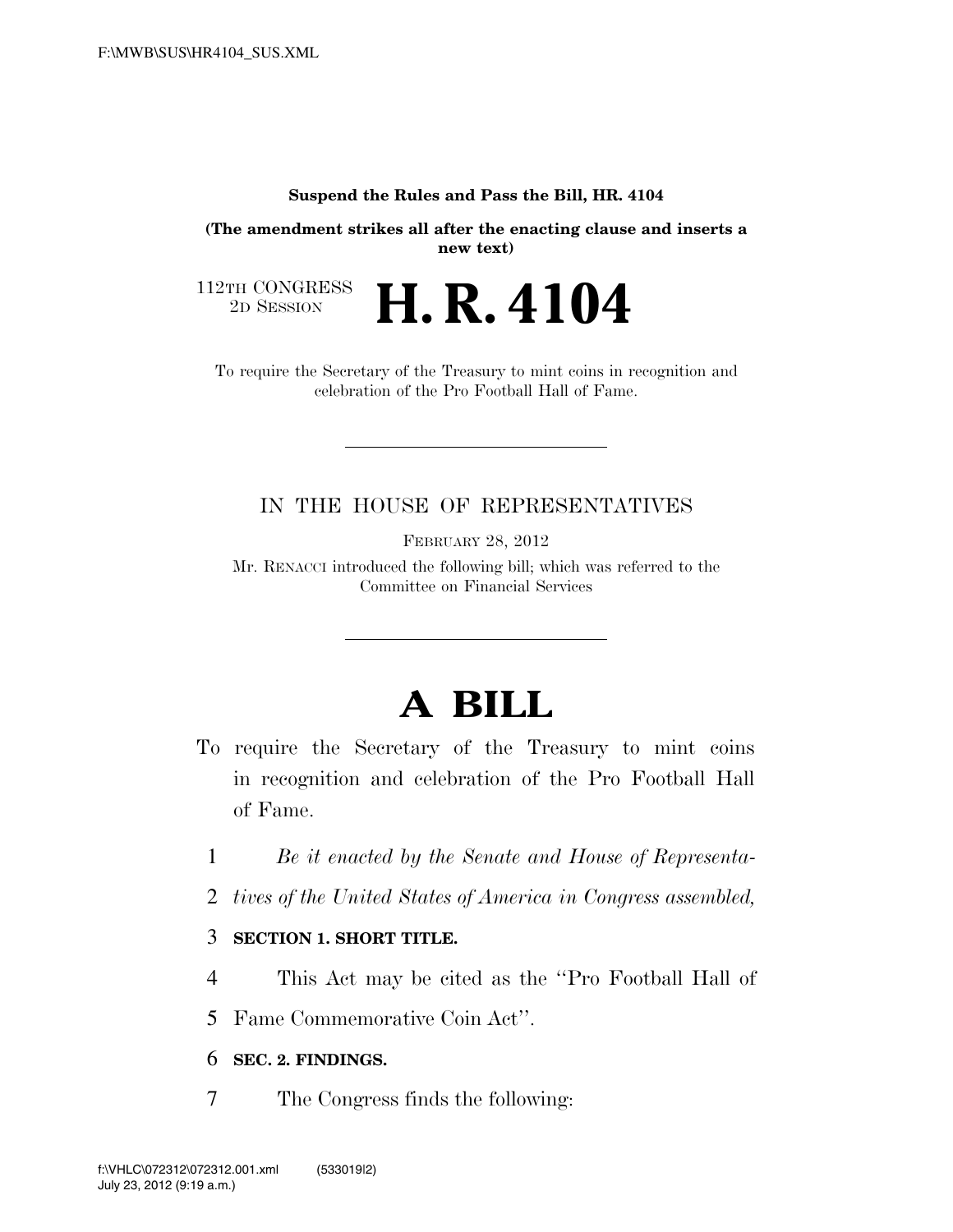| $\mathbf{1}$   | (1) The Pro Football Hall of Fame's mission         |
|----------------|-----------------------------------------------------|
| $\overline{2}$ | is—                                                 |
| 3              | (A) to honor individuals who have made              |
| $\overline{4}$ | outstanding contributions to professional foot-     |
| 5              | ball;                                               |
| 6              | (B) to preserve professional football's his-        |
| 7              | toric documents and artifacts;                      |
| 8              | (C) to educate the public regarding the ori-        |
| 9              | gin, development, and growth of professional        |
| 10             | football as an important part of American cul-      |
| 11             | ture; and                                           |
| 12             | (D) to promote the positive values of the           |
| 13             | sport.                                              |
| 14             | (2) The Pro Football Hall of Fame opened its        |
| 15             | doors on September 7, 1963. On that day a charter   |
| 16             | class of 17 players, coaches, and contributors were |
| 17             | enshrined. Among the group were such legends as     |
| 18             | Sammy Baugh, Red Grange, George Halas, Don          |
| 19             | Hutson, Bronko Nagurski, and Jim Thorpe.            |
| 20             | Through 2012, there are 273 members who have        |
| 21             | been elected to the Pro Football Hall of Fame.      |
| 22             | Three distinct iconic symbols represent an individ- |
| 23             | ual's membership in the Hall of Fame: a bronze      |
| 24             | bust, a Hall of Fame gold jacket, and a Hall of     |
| 25             | Fame ring.                                          |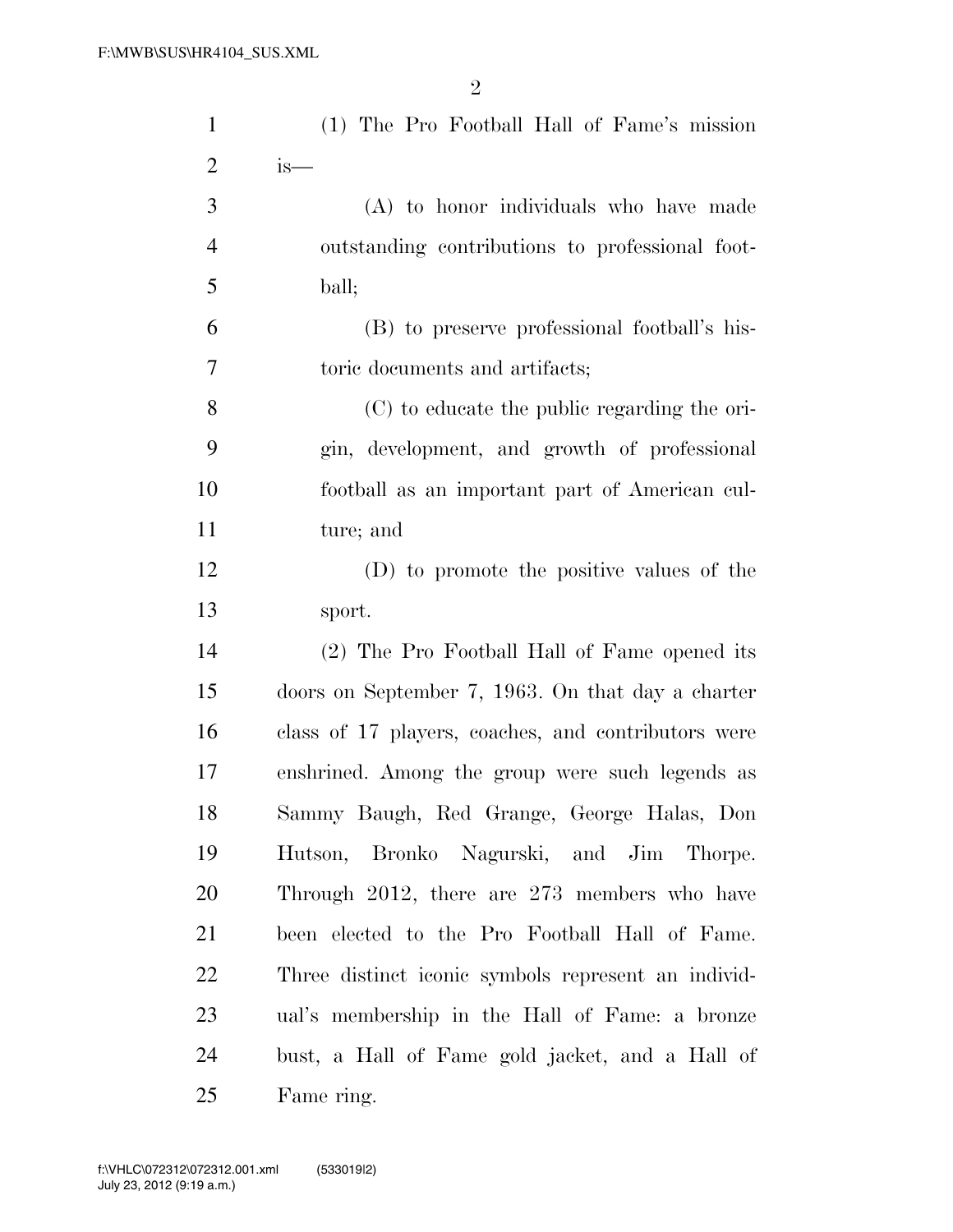(3) The Pro Football Hall of Fame has wel- comed nearly 9 million visitors from around the world since opening in 1963. The museum has grown from its original 19,000-square-foot building to an 118,000-square-foot, state-of-the-art facility as result of expansions in 1971, 1978, 1995, and most recently in 2011–2013. In addition, major exhibit renovations have been completed in 2003, 2008, and 2009.

 (4) The Pro Football Hall of Fame houses the world's largest collection on professional football. In- cluded in the museum's vast collection are more than 20,000 three-dimensional artifacts and more than 20 million pages of documents including nearly 3,000,000 photographic images.

 (5) The Pro Football Hall of Fame reaches a world-wide audience of nearly 15,000,000 people an- nually through visitors to the museum, participants in the annual Pro Football Hall of Fame Enshrinement Festival, three nationally televised events, the Hall of Fame's Web site, social media outlets, special events across the country, and through the museum's Educational Outreach videoconferencing programs.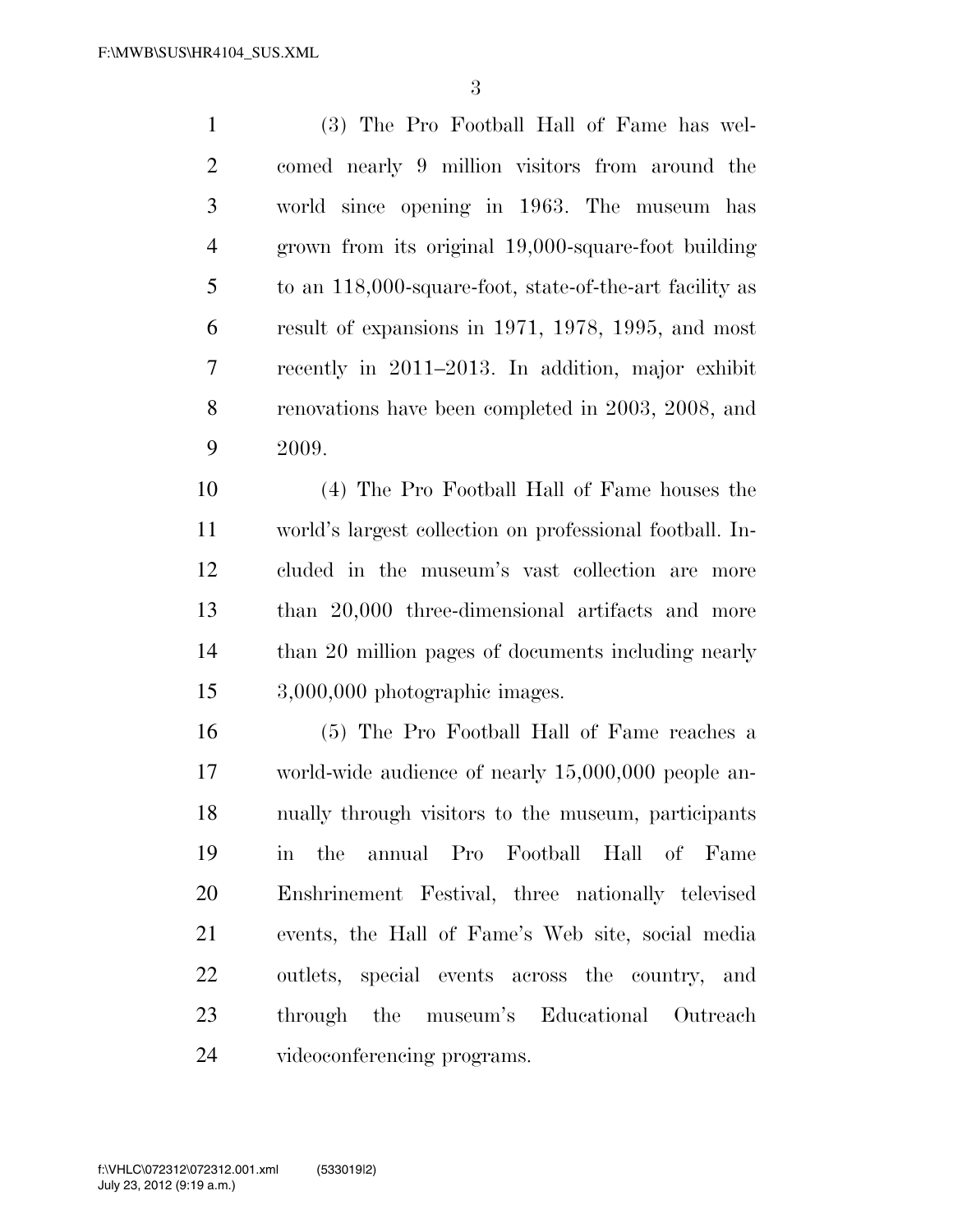| $\mathbf{1}$   | SEC. 3. COIN SPECIFICATIONS.                               |
|----------------|------------------------------------------------------------|
| 2              | (a) DENOMINATIONS.—The Secretary of the Treas-             |
| 3              | ury (hereafter in this Act referred to as the "Secretary") |
| $\overline{4}$ | shall mint and issue the following coins:                  |
| 5              | (1) $$5$ GOLD COINS.—Not more than 50,000 $$5$             |
| 6              | coins, which shall—                                        |
| 7              | $(A)$ weigh $8.359$ grams;                                 |
| 8              | (B) have a diameter of 0.850 inches; and                   |
| 9              | (C) contain 90 percent gold and 10 percent                 |
| 10             | alloy.                                                     |
| 11             | $(2)$ \$1 SILVER COINS.—Not more than 400,000              |
| 12             | \$1 coins, which shall—                                    |
| 13             | $(A)$ weigh 26.73 grams;                                   |
| 14             | (B) have a diameter of 1.500 inches; and                   |
| 15             | (C) contain 90 percent silver and 10 per-                  |
| 16             | cent copper.                                               |
| 17             | HALF-DOLLAR CLAD COINS.—Not<br>(3)<br>more                 |
| 18             | than 750,000 half-dollar coins which shall—                |
| 19             | $(A)$ weigh 11.34 grams;                                   |
| 20             | (B) have a diameter of 1.205 inches; and                   |
| 21             | (C) be minted to the specifications for half-              |
| 22             | dollar coins contained in section $5112(b)$ of title       |
| 23             | 31, United States Code.                                    |
| 24             | (b) LEGAL TENDER.—The coins minted under this              |
| 25             | Act shall be legal tender, as provided in section 5103 of  |
| 26             | title 31, United States Code.                              |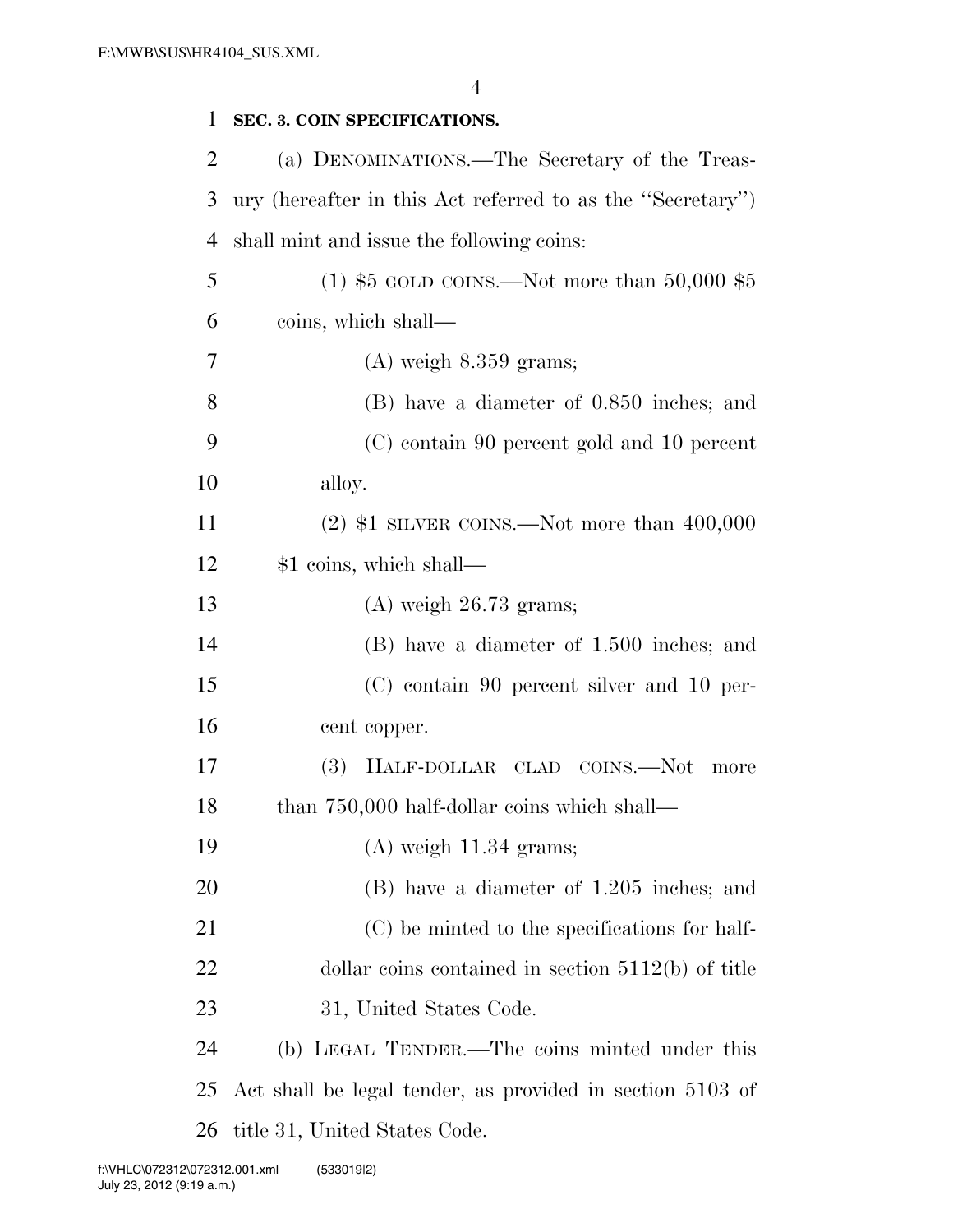| 1  | (c) NUMISMATIC ITEMS.—For purposes of section              |
|----|------------------------------------------------------------|
| 2  | 5134 of title 31, United States Code, all coins minted     |
| 3  | under this Act shall be considered to be numismatic items. |
| 4  | SEC. 4. DESIGN OF COINS.                                   |
| 5  | (a) DESIGN REQUIREMENTS.—                                  |
| 6  | (1) IN GENERAL.—The design of the coins                    |
| 7  | minted under this Act shall be emblematic of the           |
| 8  | game of professional football.                             |
| 9  | (2)<br>DESIGNATION AND INSCRIPTIONS.—On                    |
| 10 | each coin minted under this Act there shall be—            |
| 11 | $(A)$ a designation of the value of the coin;              |
| 12 | $(B)$ an inscription of the year "2016"; and               |
| 13 | (C) inscriptions of the words "Liberty",                   |
| 14 | "In God We Trust", "United States of Amer-                 |
| 15 | ica", and "E Pluribus Unum".                               |
| 16 | (b) SELECTION.—The design for the coins minted             |
| 17 | under this Act shall be—                                   |
| 18 | (1) selected by the Secretary after consultation           |
| 19 | with the Commission of Fine Arts and the Pro Foot-         |
| 20 | ball Hall of Fame; and                                     |
| 21 | (2) reviewed by the Citizens Coinage Advisory              |
| 22 | Committee.                                                 |
| 23 | SEC. 5. ISSUANCE OF COINS.                                 |
| 24 | (a) QUALITY OF COINS.—Coins minted under this              |
| 25 | Act shall be issued in uncirculated and proof qualities.   |
|    |                                                            |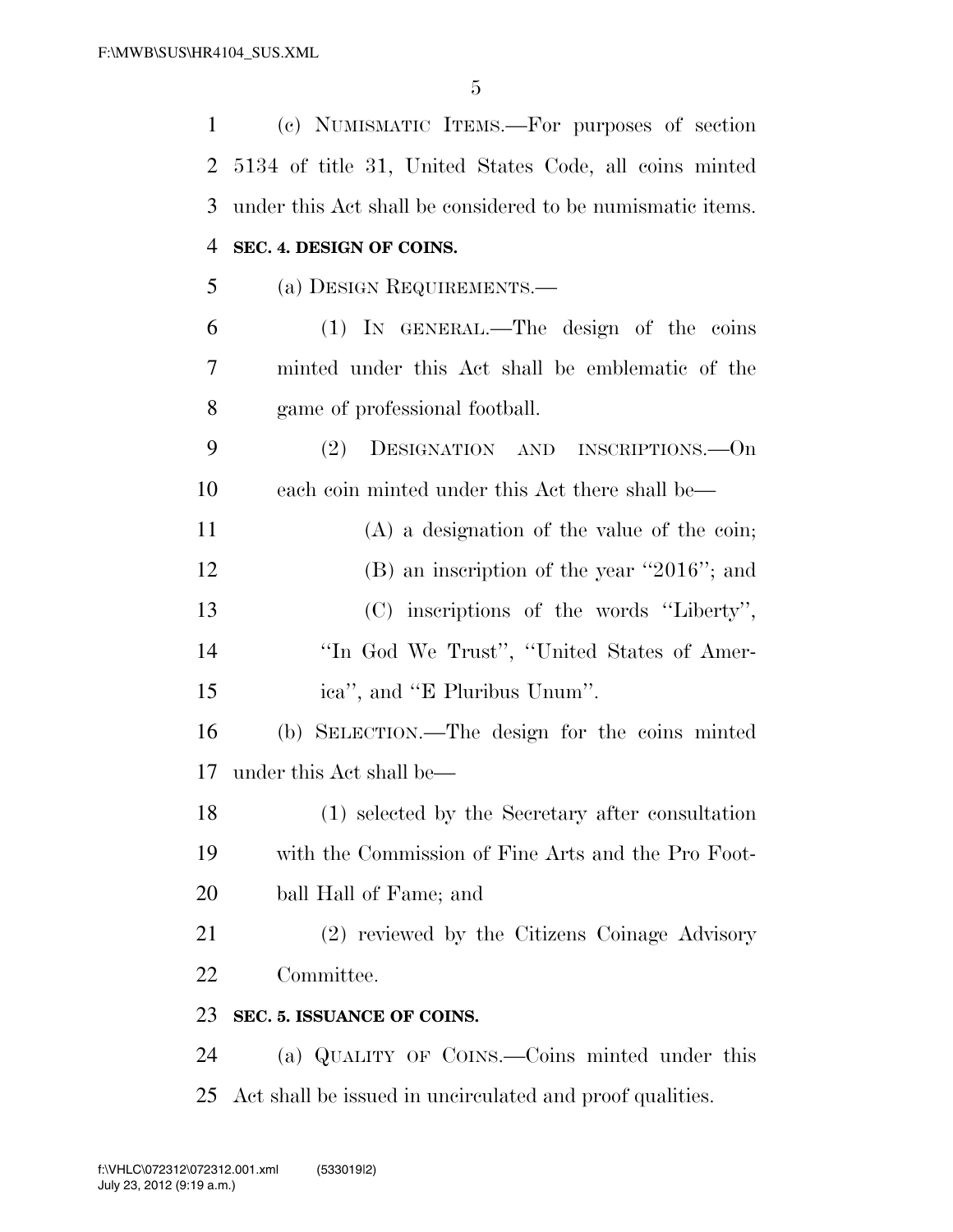(b) MINT FACILITY.—Only 1 facility of the United States Mint may be used to strike any particular quality of the coins minted under this Act.

 (c) PERIOD FOR ISSUANCE.—The Secretary may issue coins minted under this Act only during the 1-year period beginning on January 1, 2016.

#### **SEC. 6. SALE OF COINS.**

 (a) SALE PRICE.—The coins issued under this Act shall be sold by the Secretary at a price equal to the sum of—

11 (1) the face value of the coins;

12 (2) the surcharge provided in section  $7(a)$  with respect to such coins; and

 (3) the cost of designing and issuing the coins (including labor, materials, dies, use of machinery, overhead expenses, marketing, and shipping).

 (b) BULK SALES.—The Secretary shall make bulk sales of the coins issued under this Act at a reasonable discount.

20 (c) PREPAID ORDERS.—

 (1) IN GENERAL.—The Secretary shall accept prepaid orders for the coins minted under this Act before the issuance of such coins.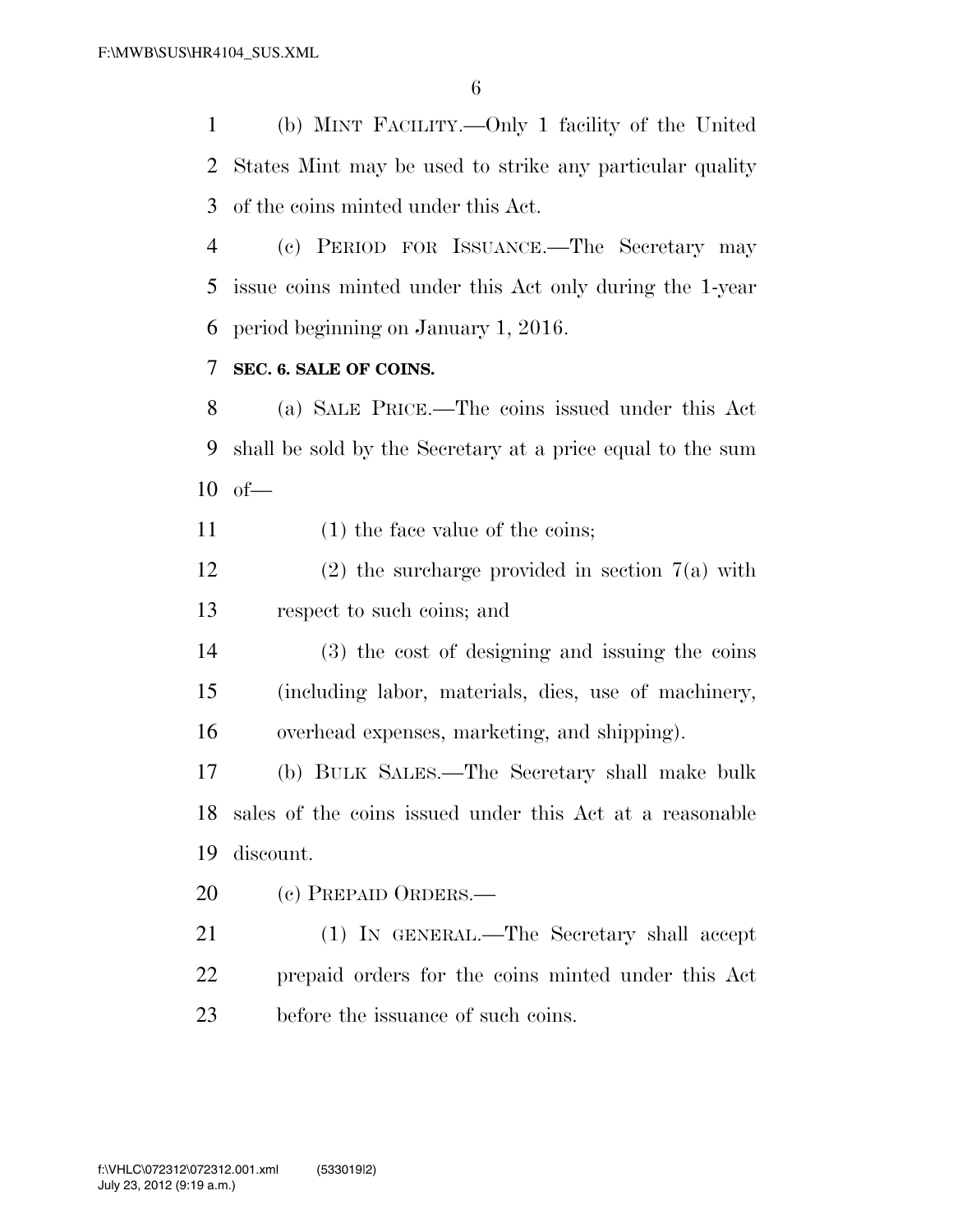(2) DISCOUNT.—Sale prices with respect to pre- paid orders under paragraph (1) shall be at a rea-sonable discount.

#### **SEC. 7. SURCHARGES.**

 (a) IN GENERAL.—All sales of coins issued under this Act shall include a surcharge of—

(1) \$35 per coin for the \$5 coin;

8 (2)  $$10$  per coin for the \$1 coin; and

(3) \$5 per coin for the half-dollar coin.

 (b) DISTRIBUTION.—Subject to section 5134(f)(1) of title 31, United States Code, all surcharges received by the Secretary from the sale of coins issued under this Act shall be promptly paid by the Secretary to the Pro Foot- ball Hall of Fame, to help finance the construction of a new building and renovation of existing Pro Football Hall of Fame facilities.

 (c) AUDITS.—The Pro Football Hall of Fame shall 18 be subject to the audit requirements of section  $5134(f)(2)$  of title 31, United States Code, with regard to the amounts received under subsection (b).

 (d) LIMITATION.—Notwithstanding subsection (a), no surcharge may be included with respect to the issuance under this Act of any coin during a calendar year if, as of the time of such issuance, the issuance of such coin would result in the number of commemorative coin pro-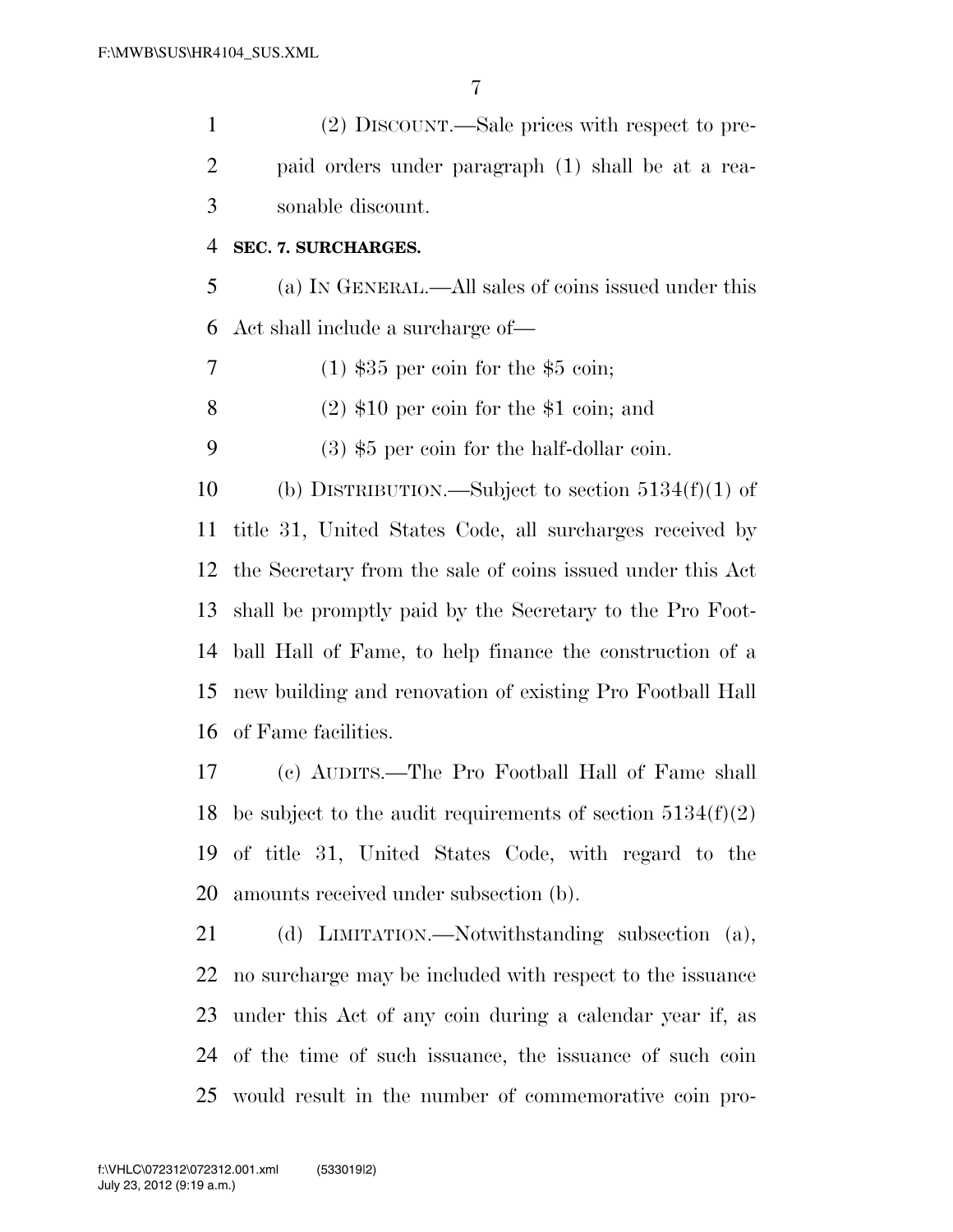grams issued during such year to exceed the annual 2 commemorative coin program issuance limitation under section 5112(m)(1) of title 31, United States Code (as in effect on the date of the enactment of this Act). The Sec- retary of the Treasury may issue guidance to carry out this subsection.

## **SEC. 8. FINANCIAL ASSURANCES.**

 The Secretary shall take such actions as may be nec-essary to ensure that—

 (1) minting and issuing coins under this Act will not result in any net cost to the United States Government; and

 (2) no funds, including applicable surcharges, shall be disbursed to any recipient designated in sec- tion 7 until the total cost of designing and issuing all of the coins authorized by this Act (including labor, materials, dies, use of machinery, overhead ex- penses, marketing, and shipping) is recovered by the United States Treasury, consistent with sections  $20 \qquad 5112(m)$  and  $5134(f)$  of title 31, United States Code.

## **SEC. 9. BUDGET COMPLIANCE.**

 The budgetary effects of this Act, for the purpose of complying with the Statutory Pay-As-You-Go Act of 2010, shall be determined by reference to the latest statement